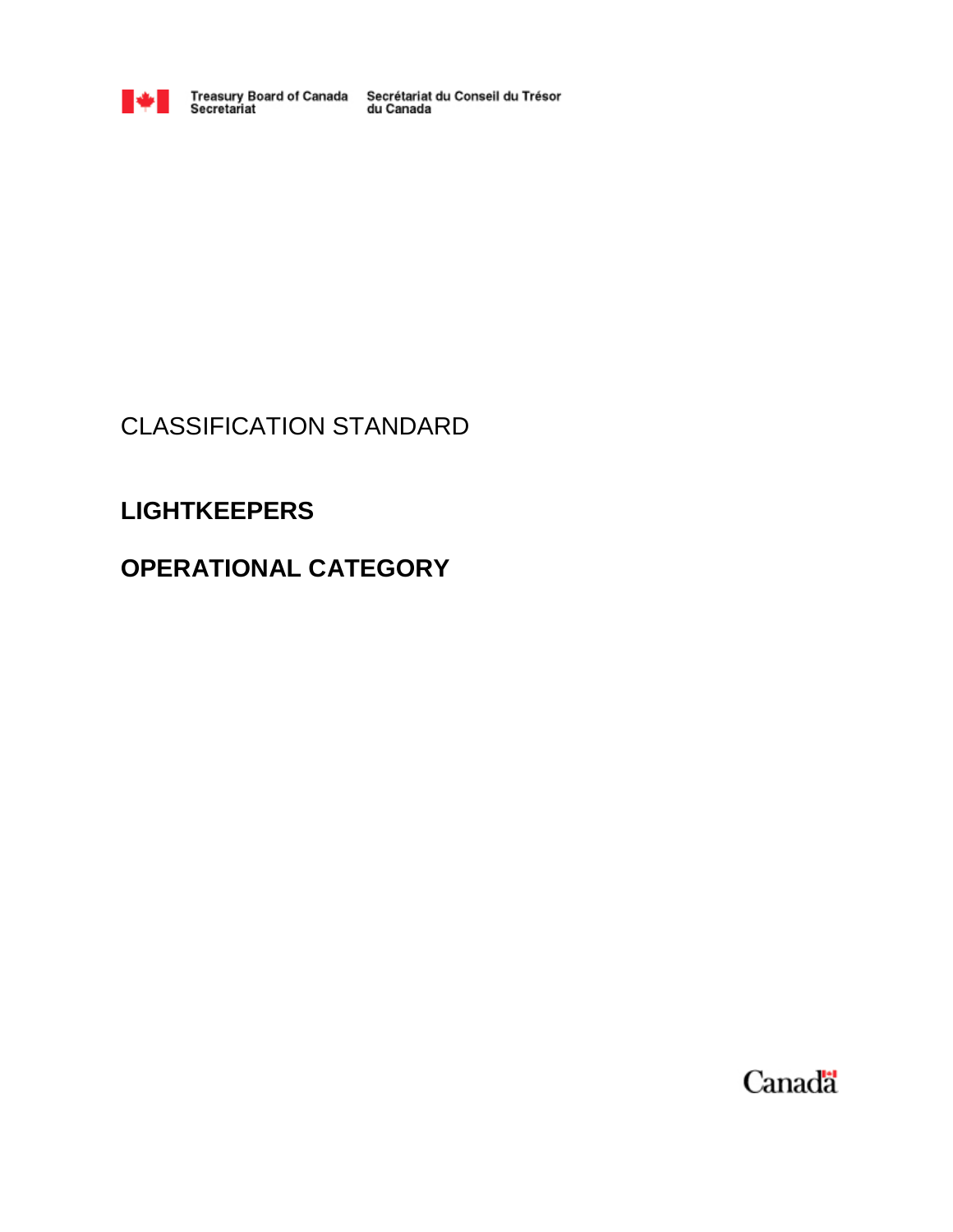©Minister of Supply and Services Canada 1986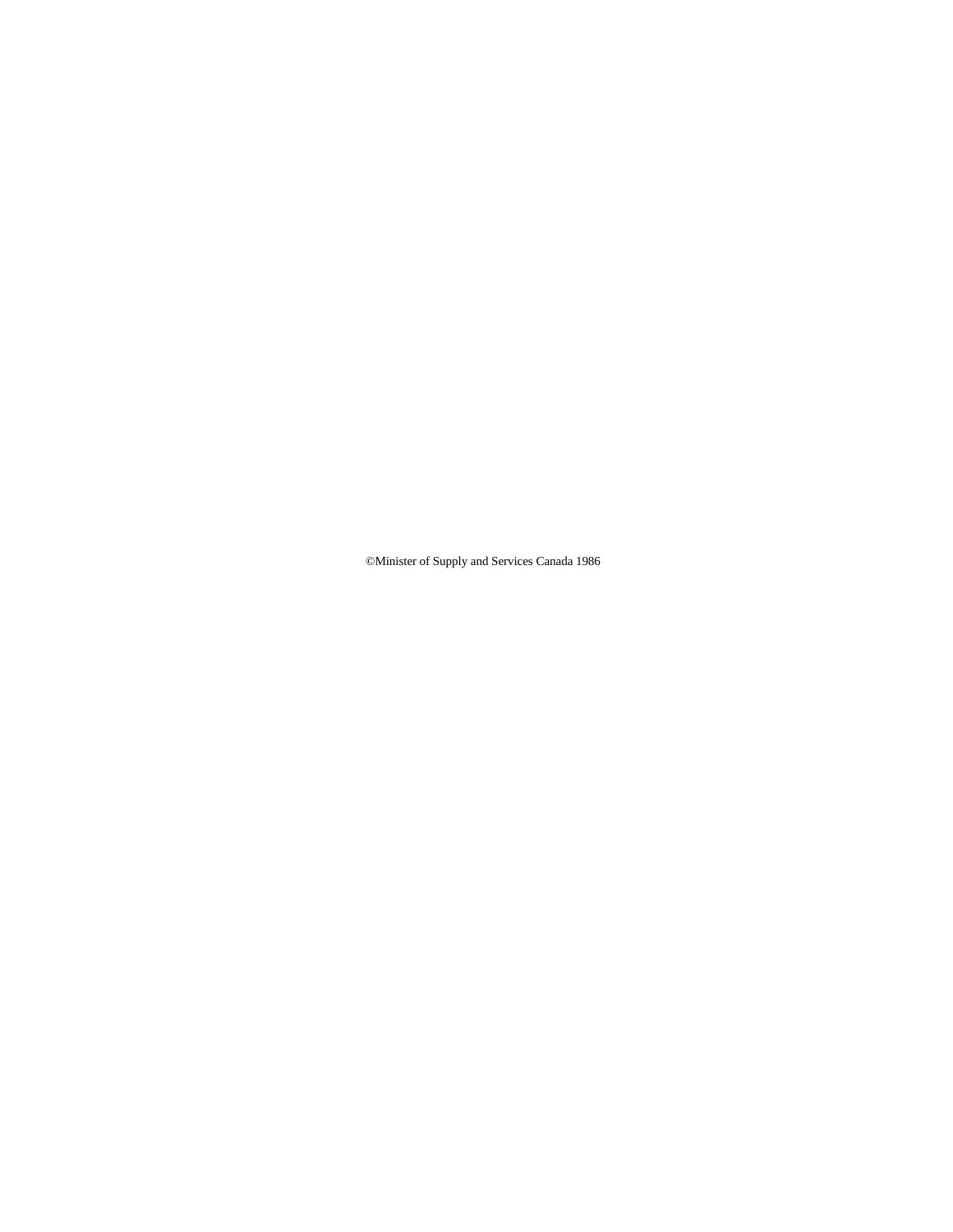# CONTENTS

| INTRODUCTION                          |    |
|---------------------------------------|----|
| CATEGORY DEFINITION                   | 4  |
| GROUP DEFINITION                      | 5  |
| ORGANIZATIONAL LEVEL DEFINITIONS      | 6  |
| POINT RATING PLAN - HEAD LIGHTKEEPERS | 7  |
| CLASSIFICATION PLAN - OTHER POSITIONS | 20 |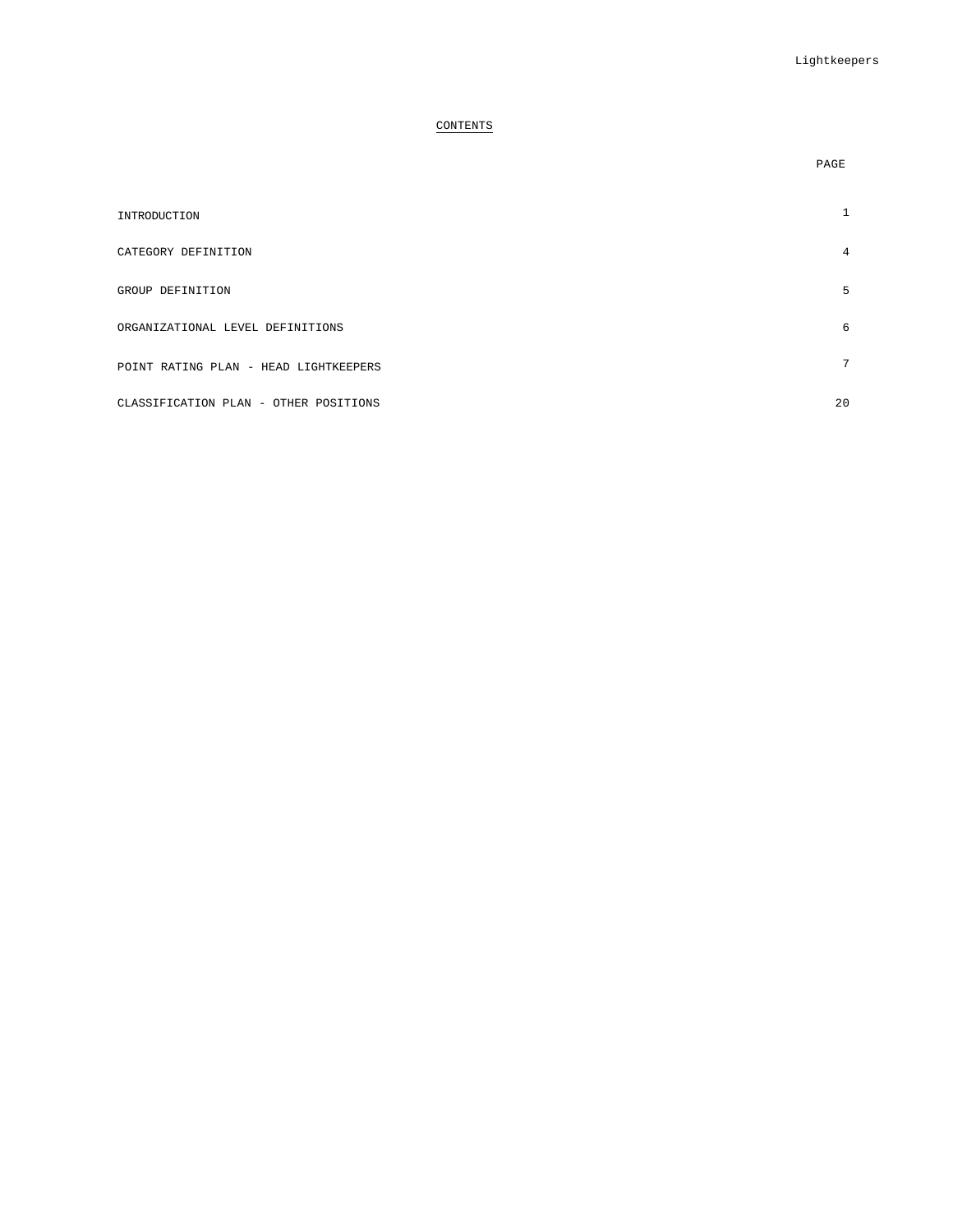#### **INTRODUCTION**

This standard describes the rating plans to be used to evaluate positions allocated to the Light keepers Group. It consists of an introduction, general definitions of the Operational Category and the occupational group, organizational level definitions, point-rating scales to be applied to Head Light keeper positions, and the plan to be used to determine the level of other positions in the Light keepers Group.

Point rating is the technique used to evaluate positions of Head Light keeper. It is an analytical, quantitative method of determining the relativity of positions and is particularly suited to heterogeneous occupational groups in which positions consist of varied combinations of duties. Point-rating plans define the characteristics or factors common to the positions in the group and also the degrees of each factor. The total points for each position is the sum of the point-ratings of each factor.

All methods of job evaluation require the exercise of judgement and the orderly collection and analysis of information in order that consistent judgements can be made. The point-rating method facilitates rational discussion and resolution of differences in determining the relativity of positions.

#### Factors Used to Evaluate Head Light keeper Positions

The combined factors do not necessarily describe all the characteristics of Head Light keeper positions but deal only with those characteristics that can be defined and distinguished and that are also useful in determining the relativity of positions.

Three of the four factors used in this plan are defined in terms of two or more related elements. Point

#### Weighting and Distribution

The point weighting of each factor reflects its relative importance. Similarly, points are distributed to the degrees of the factors or elements in an arithmetic progression.

However, when the work has no special requirement with regard to some elements, no minimum value is assigned (see rating plan).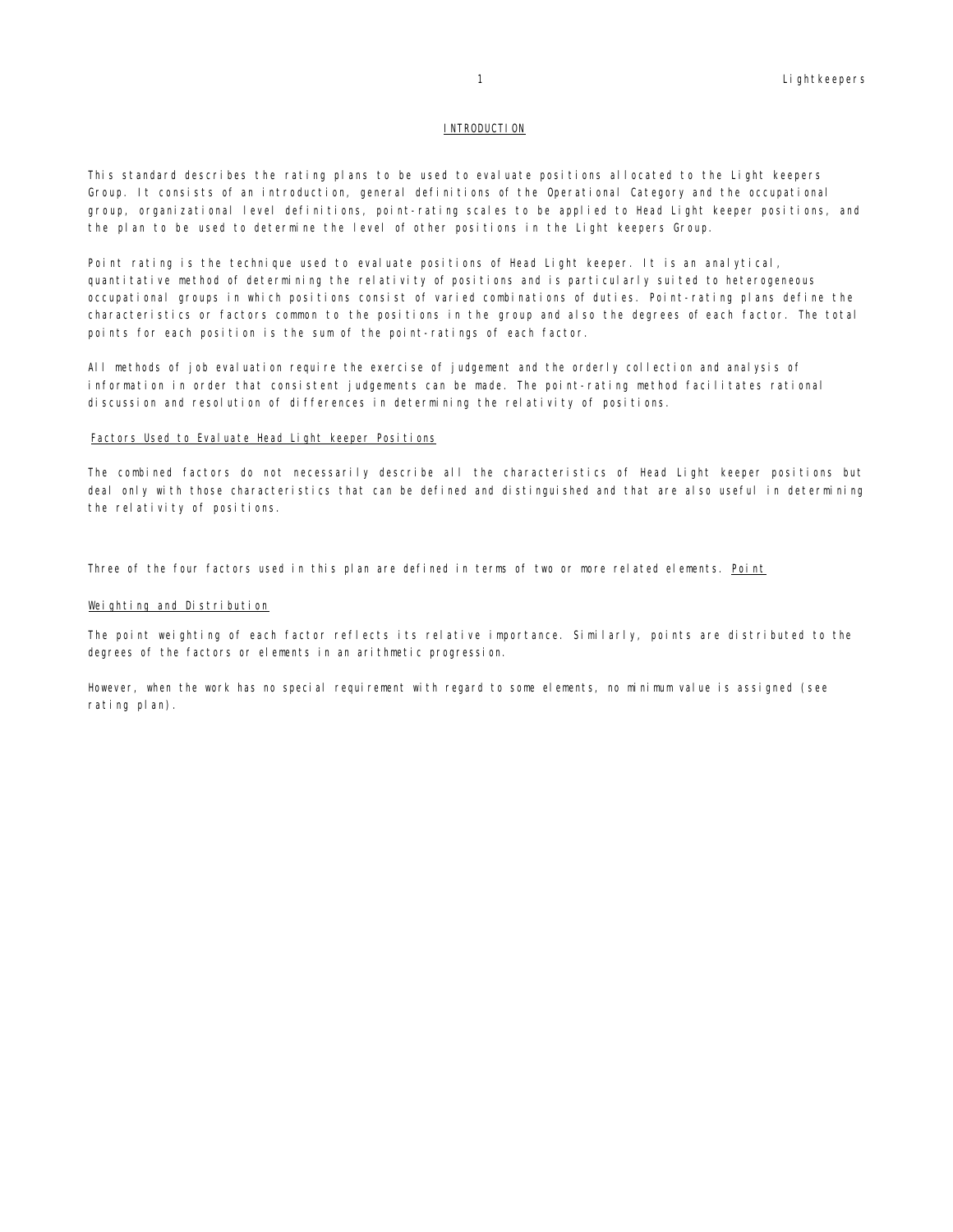#### Rating Plan

In the rating plan for Head Lightkeepers positions, the point weighting and distribution is shown in the table bel ow:

|                       |                                | Percentage of | Point Weighting          |         |
|-----------------------|--------------------------------|---------------|--------------------------|---------|
| Factor                | El ement                       | Total Points  | Mi ni mum                | Maximum |
| Work Complexity       |                                | 45            | 90                       | 450     |
|                       | Vari ety                       |               |                          |         |
|                       | Skill and Knowledge            |               |                          |         |
|                       |                                |               |                          |         |
| Charge Responsibility |                                | 15            | 30                       | 150     |
|                       |                                |               |                          |         |
| Working Conditions    |                                | 20            |                          |         |
|                       | Engine and Motor Operation     |               | $\overline{\phantom{0}}$ | 30      |
|                       | Hoists, Aerial Tramways        |               |                          |         |
|                       | and Derricks                   |               |                          | 20      |
|                       | Small Boat Operation           |               | 8                        | 40      |
|                       | Travel<br>Landing (at Station) |               |                          |         |
|                       | Fog Alarm                      |               | ۰                        | 20      |
|                       | Height of Tower                |               | 5                        | 25      |
|                       | Weather and Terrain            |               | 4                        | 20      |
|                       | Limitation on Outdoor Activity |               | ۰                        | 45      |
| Difficulty of Access  |                                |               |                          |         |
| to Community          |                                | 20            |                          |         |
|                       | Difficulty of Regular Access   |               |                          | 150     |
|                       | Emergency Travel Time          |               | 5                        | 50      |
|                       |                                | 100           | 142                      | 1,000   |

#### Use of the Standard

There are six steps in the application of this classification standard to Head Light keeper positions.

- 1. Allocation of the position to the category and the group is confirmed by reference to the definitions and the descriptions of inclusions and exclusions.
- 2. The description of duties is studied to ensure understanding of the position as a whole and of each factor and to confirm that the position being rated is that of a Head Light keeper.
- 3. The identification of the position as a Head Light keeper is confirmed by reference to the definitions of organizational level of positions at light-stations.
- 4. The tentative degree of each factor or element in the duties being rated is determined by comparison with degree definitions in the rating scales. Uniform application of degree definitions requires frequent reference to the descriptions of factors, elements and the notes to raters.
- 5. The points for all factors and elements are totaled to determine the tentative rating.
- 6. The position being rated is compared as a whole to positions to which similar total points have been assigned, as a check on the validity of the total rating.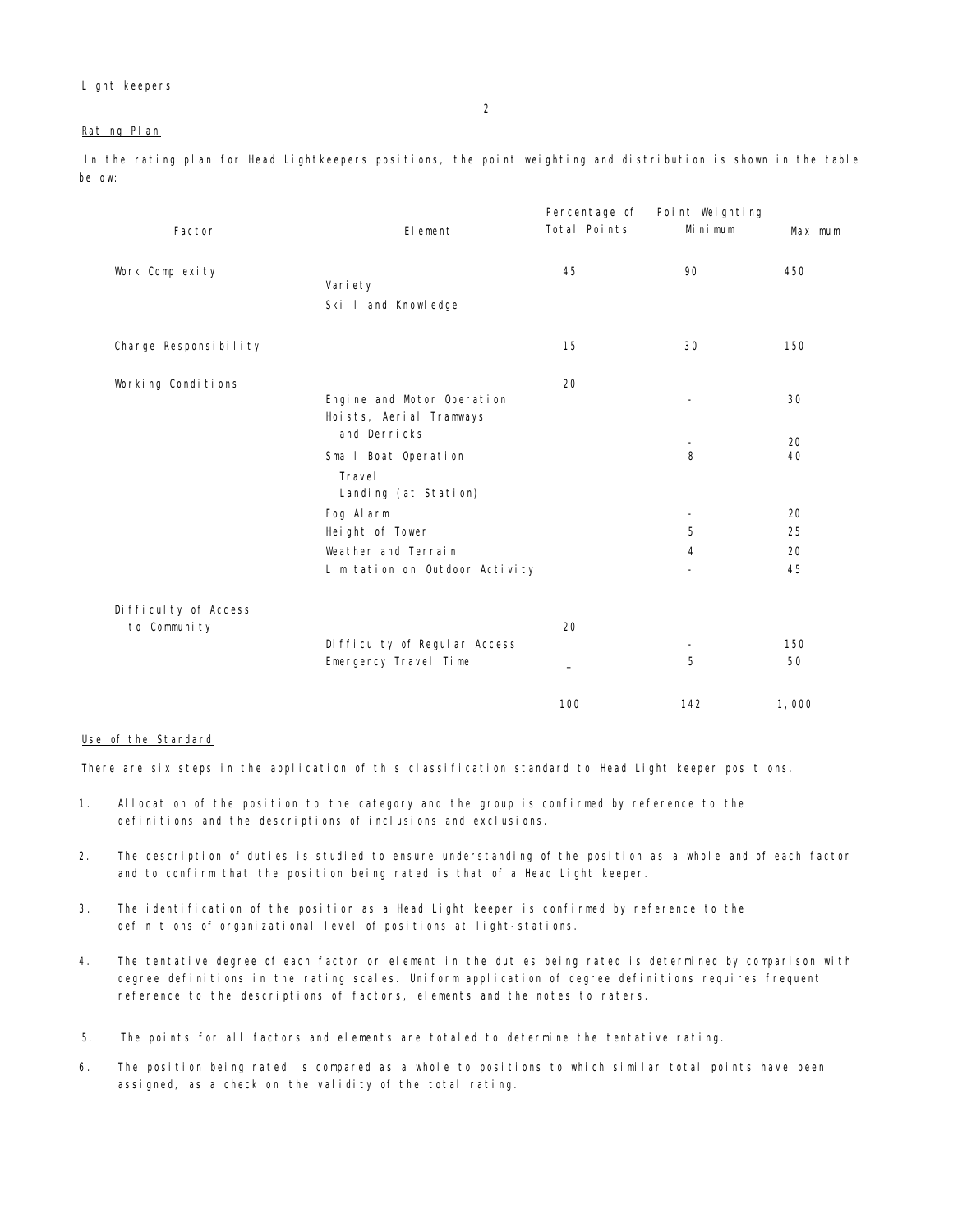# Determination of Levels

The ultimate objective of job evaluation is to determine the relativity of positions in each occupational group. Head Light keeper positions that fall within designated point boundaries are considered equal and consequently will have the same level. The boundaries are shown below.

The level of other positions at the light-station is established in relation to that of the Head Light keeper by reference to the plan for determining the level of positions other than Head Light keeper.

# CLASSIFICATION LEVELS POINT BOUNDARIES

| POI NTS         | LEVEL          |
|-----------------|----------------|
| Minimum-maximum |                |
| $100 - 170$     | 1              |
| $171 - 260$     | 2              |
| $261 - 350$     | 3              |
| $351 - 440$     | $\overline{4}$ |
| 441-530         | 5              |
| $531 - 620$     | 6              |
| $621 - 710$     | 7              |
| $711 - 800$     | 8              |
| 801-890         | 9              |
|                 |                |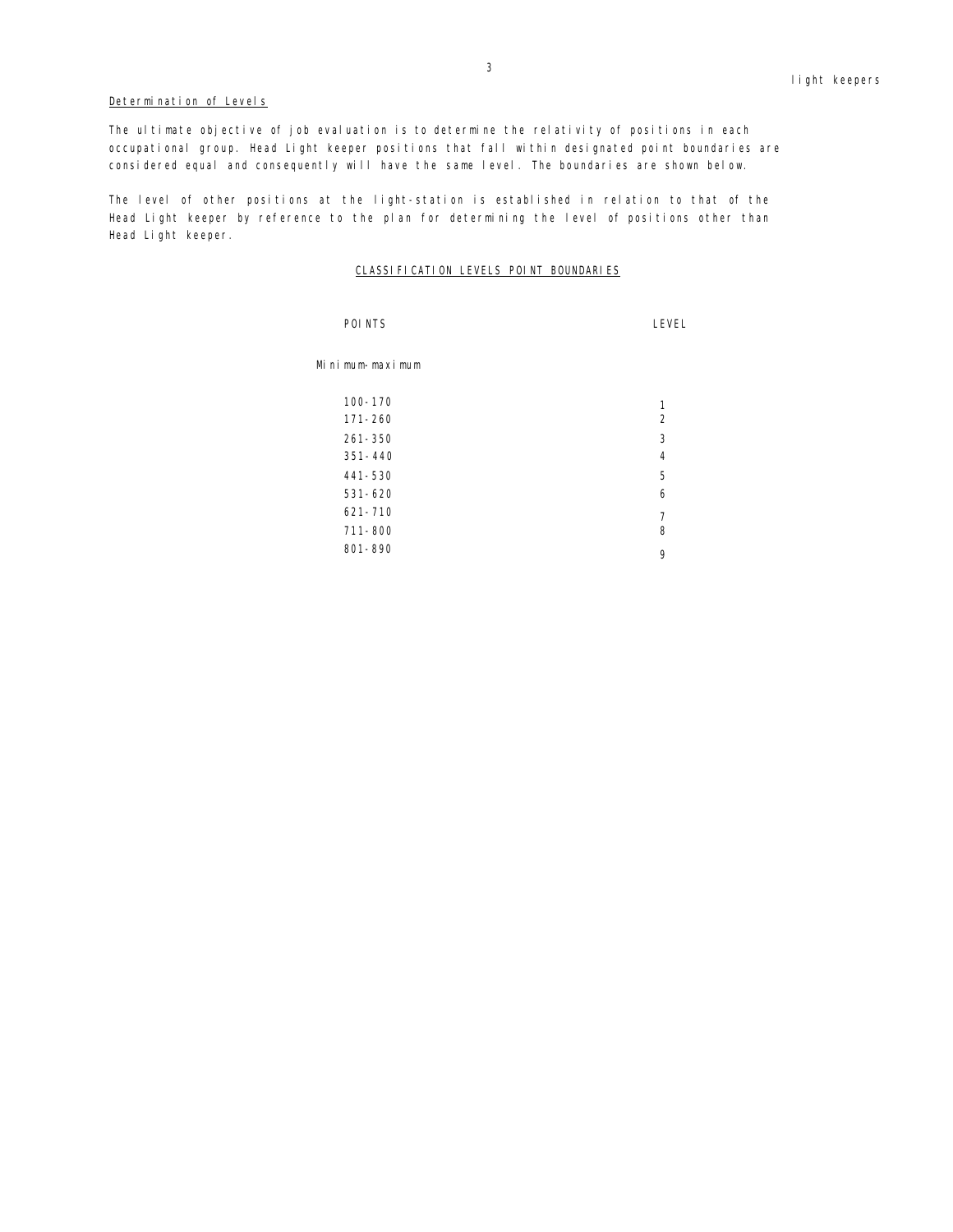# CATEGORY DEFINITION

Occupational categories were repealed by the Public Service Reform Act (PSRA), effective April 1, 1993. Therefore, the occupational category definitions have been deleted from the classification standards.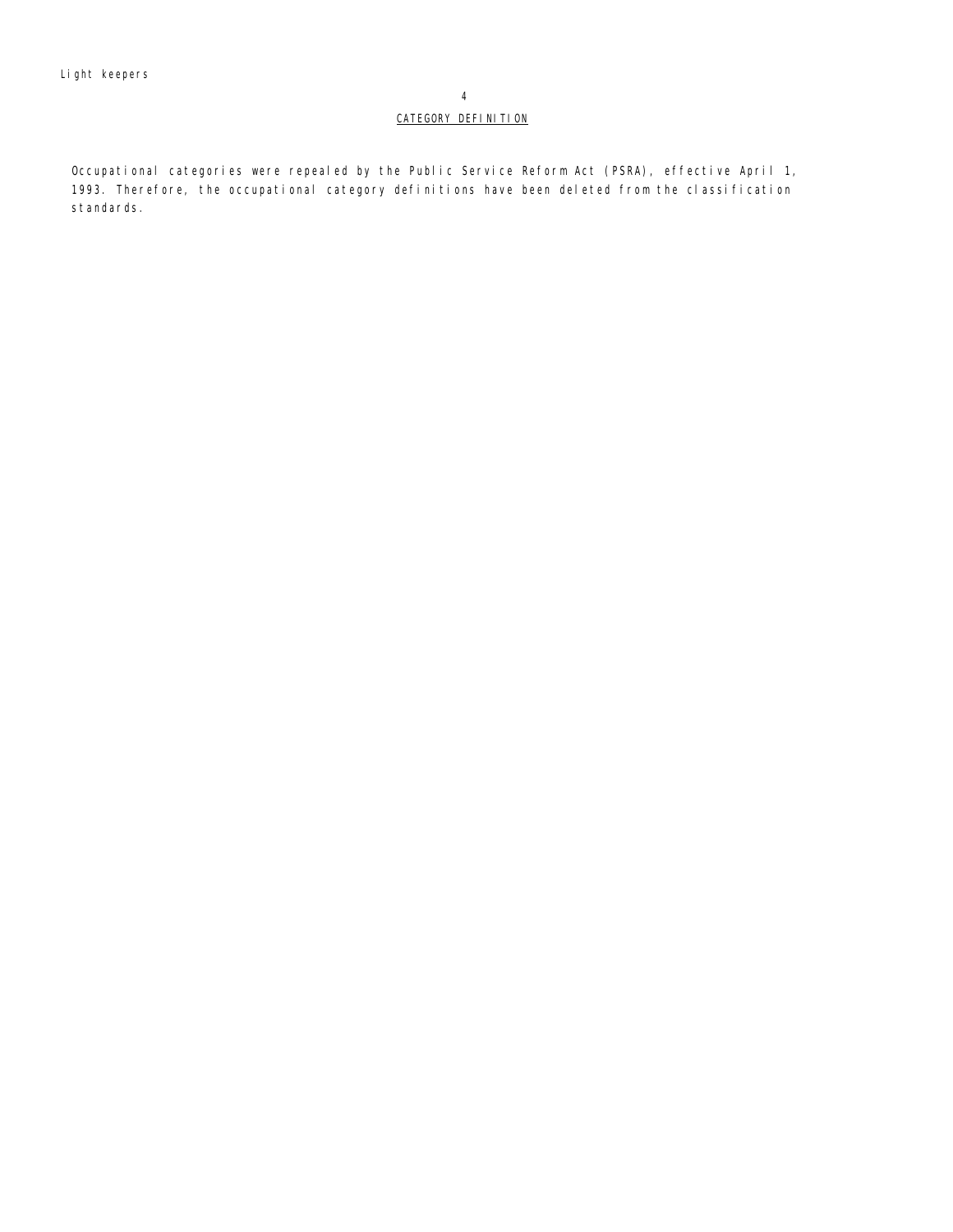# GROUP DEFINITION

For occupational group allocation, it is recommended that you use *the Occupational Group Definition Maps*, which provide the 1999 group definition and their corresponding inclusion and exclusion statements. The maps explicitly link the relevant parts of the overall 1999 occupational group definition to each classification standard..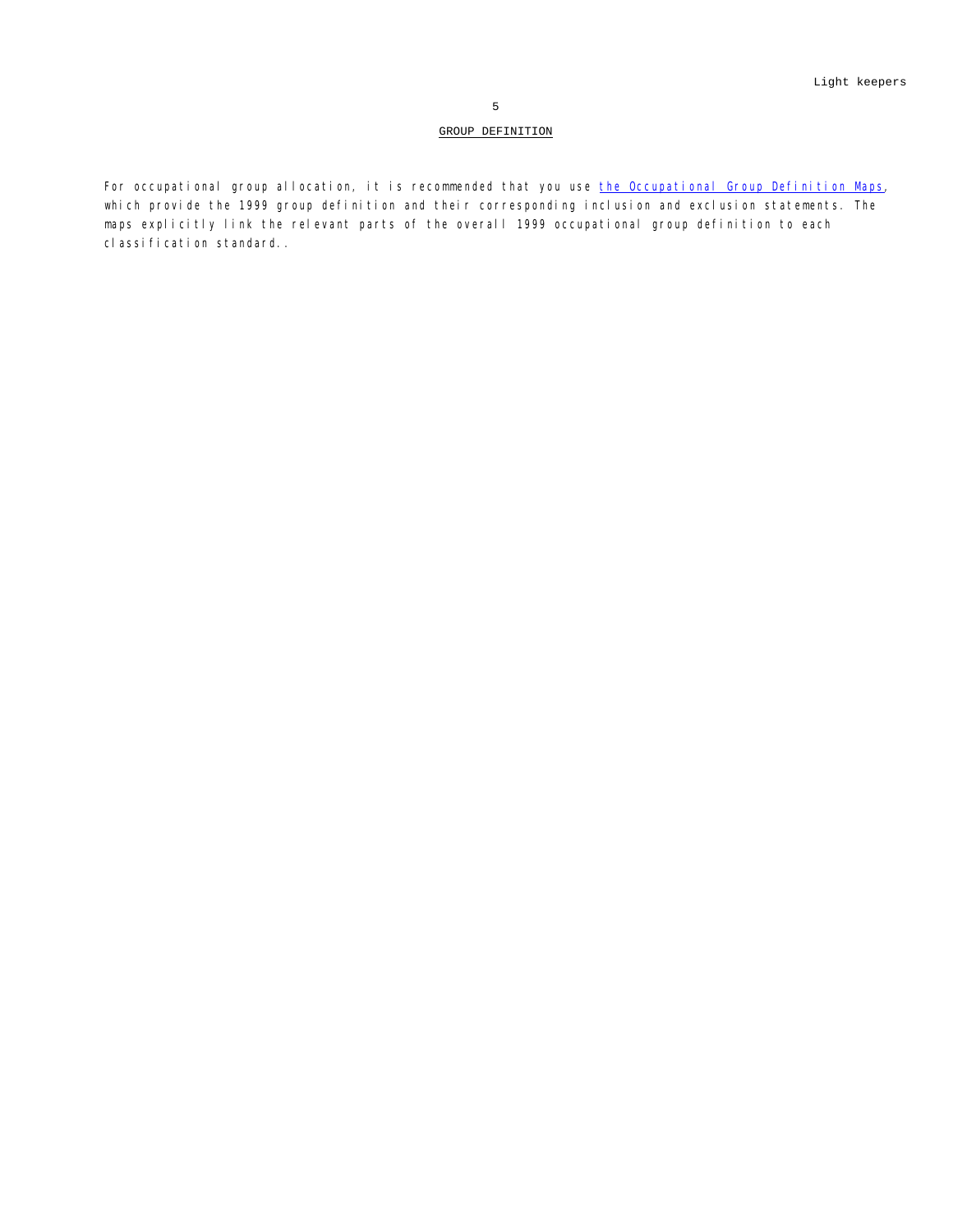6

#### ORGANIZATIONAL LEVEL DEFINITIONS

The level of "Head Light keeper" has responsibility for the over-all operation of a light-station, including the supervision of the light-station staff, either directly or through subordinate supervisors. The term also applies to positions at one-person light-stations.

The level of "Assistant Head Light keeper" at a rotational light-station has responsibility for the operation of the light-station, including the supervision of the light-station staff, in the absence of the Head Light keeper for the period of duty.

The level of "Light keeper", under the general supervision of a Head Light keeper or Assistant Head Light keeper, has responsibility for watch keeping and other non-supervisory duties pertaining to the maintenance of the light-station and the maintenance and operation of its equipment.

"Rotational light-station" refers to a light-station where the staff is relieved at specified intervals by other employees who take over the duties. For example, at a two-person rotational light-station the Head Light keeper and one assistant comprise the staff for a period of work, at the end of which they are relieved by the Assistant Head Light keeper and one assistant.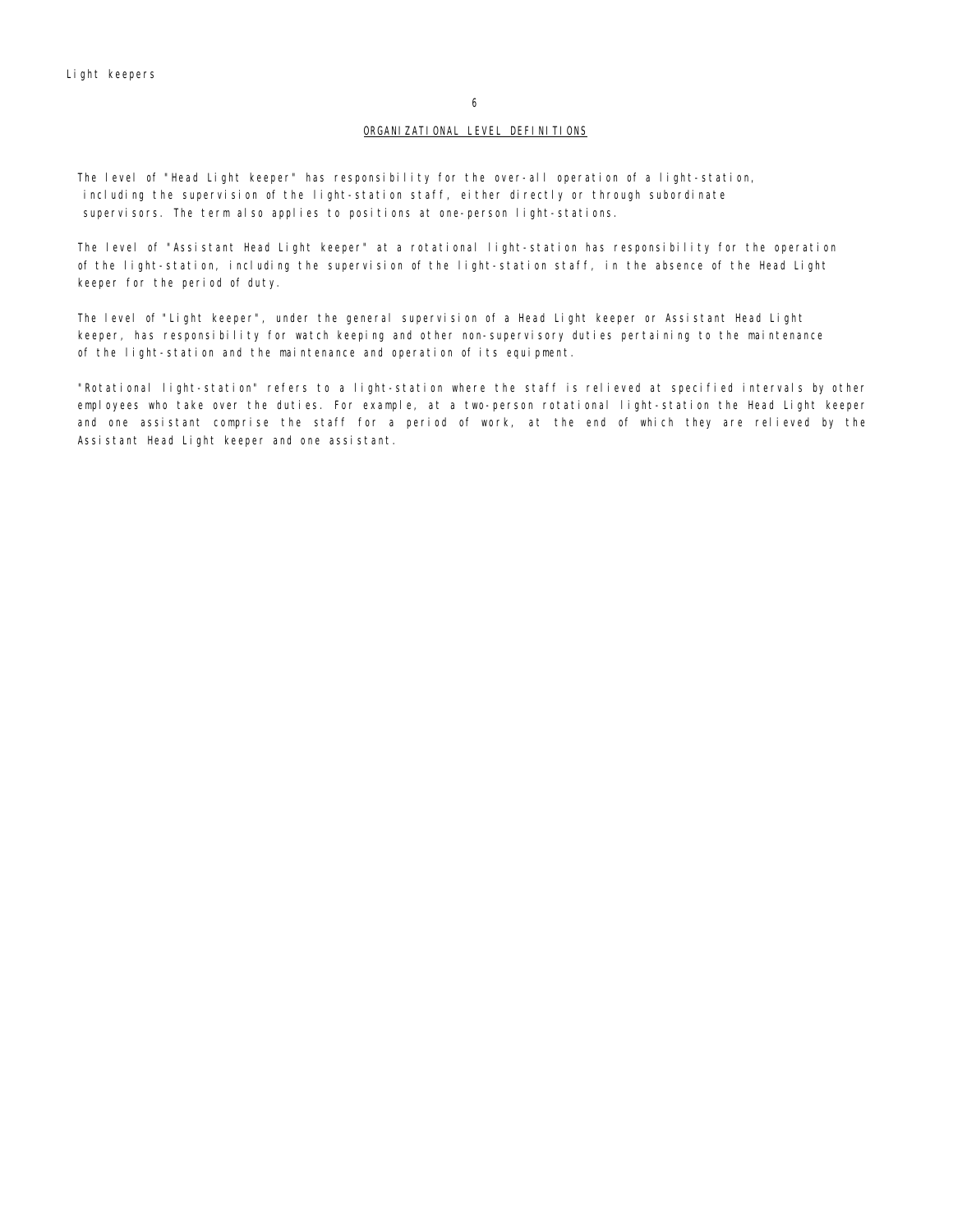# WORK COMPLEXITY

This factor is used to evaluate the duties of a position in terms of the variety of the work and the skill and knowledge required to perform these duties.

## Definitions

"Variety" refers to the number of sets of duties required to be performed in the position. These are listed on page 8.

"Operation" includes the requirement to switch on lights; start engines; manipulate hand controls; drive vehicles or take charge of a boat under way; keep watch to ensure that the equipment is operating at all times, or as scheduled, or when visibility is below limits, as appropriate.

"Routine Maintenance" includes the requirement to top up fuel, oil and water; tighten connections; replace filters; lubricate equipment; clean engine rooms; paint buildings; maintain grounds.

"Emergency Minor Repairs" includes the requirement to replace gaskets; clean, gap and replace spark-plugs; repair fuel lines; adjust timing; change carburetors, small motors and similar components.

"Major Repairs" refers to work required to make equipment fully operational after breakdown and includes preventive maintenance overhaul. This work is performed by qualified technicians with assistance provided, as required, by the light station staff.

#### Notes to Raters

The Degree of Variety is determined as follows:

- 1. The variety in the job is determined by comparison of the duties of the position with the "sets of duties" listed on page 8 under the Variety element of the Work Complexity factor. Consequently specific and individual tasks involved in the operation, maintenance or repair of auxiliary or standby equipment are evaluated as part of a set of duties.
- 2. If the operation, routine maintenance or emergency minor repair of auxiliary or standby equipment falls within two or more "sets of duties" not already included in the assessment of the duties, then the work resulting from the use of the standby equipment is to be treated as one additional set of duties.
- 3. In establishing the number of "sets of duties", equipment is not to be divided into its component parts. For example, a motorized boat 16 feet/4.87 metres and longer, as shown in the seventh set of duties is not to be considered in the sixth set of duties as well if it is powered by an outboard motor.
- 4. The degree definitions are then applied.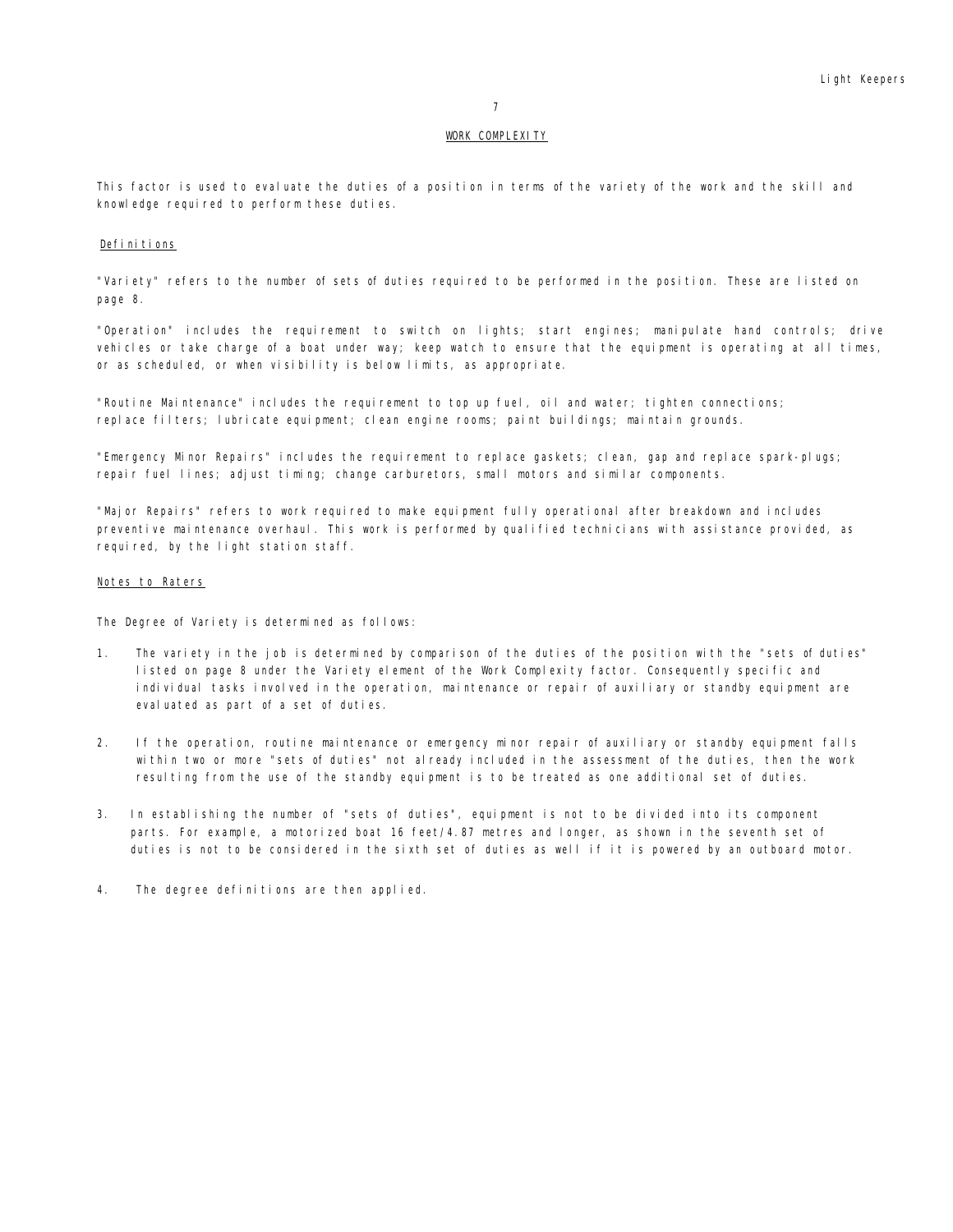VARIETY

#### Sets of Duties

- 1. Operation and routine maintenance of navigation lights and radiophones and the maintenance of buildings, grounds, and equipment, including walkways, skid ways, lawnmowers, dories and rowboats, heating, plumbing and electrical distribution systems, batteries and aerial tramways.
- 2. Operation and routine maintenance of electronic equipment such as radio beacons, remote control units.
- 3. Operation and routine maintenance or emergency minor repair of engines and associated power generators and control panels.
- 4. Routine maintenance or emergency minor repair of department-owned power pole line 500 feet/152.4 metres or more in length.
- 5 . Operation, routine maintenance and emergency minor repair of air compressors and associated fog alarm systems, or of electronic fog alarms.
- 6. Operation, routine maintenance and emergency minor repair of equipment such as electric motors, battery-charging generators, firefighting equipment, haul-up engines, winches, outboard motors and snowmobiles.
- 7 . Operation, routine maintenance and emergency minor repairs of mobile equipment such as motorized boats 16 feet/4.87 metres or longer (other than dories and rowboats), farm tractors, trailers and motor vehicles.

Degree Definitions

Degree A Up to three sets of duties.

Degree B Four or five sets of duties.

Degree C Six or seven sets of duties.

#### SKILL & KNOWLEDGE

- Degree 1 The work requires the performance of watch keeping duties, the routine maintenance of simple equipment and the provision of assistance to technicians who perform major repairs or overhauls to simple equipment.
- Degree 2 The work requires the performance of duties described at degree 1 and also emergency minor repairs to simple equipment.
- Degree 3 The work requires the performance of watch keeping duties, routine maintenance to complex equipment, and the provision of assistance to technicians who perform major repairs of complex equipment.
- Degree 4 The work requires the performance of duties described at degree 3 and also emergency minor repairs to complex equipment.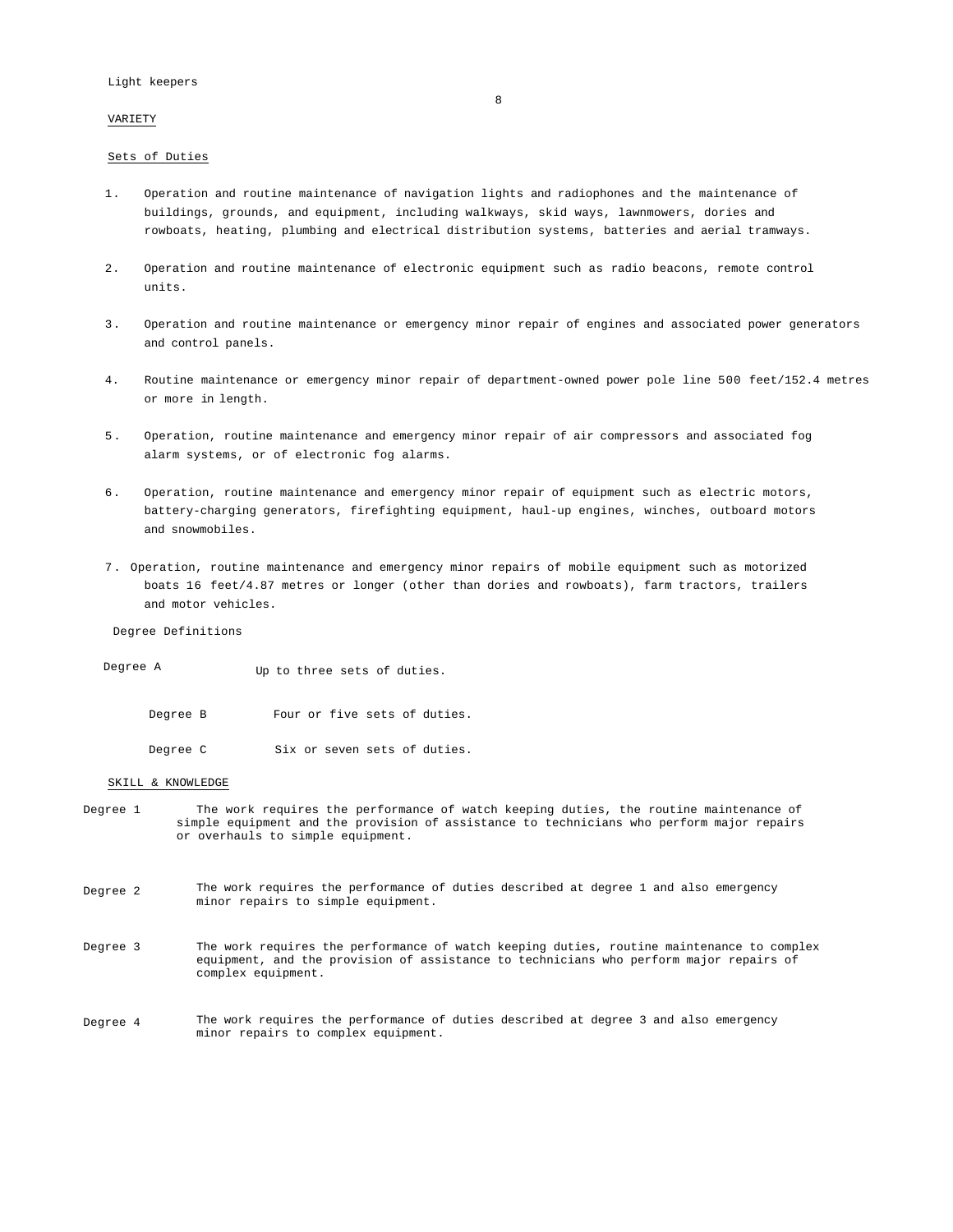| SIMPLE EQUIPMENT              | COMPLEX EQUIPMENT                                                   |
|-------------------------------|---------------------------------------------------------------------|
| <b>Batteries</b>              | Compressors and fog alarm systems                                   |
| Charging generators           | Electronic remote control equipment<br>and fog detectors            |
| Dories and rowboats           | Motorized boats 16 feet/4.87 metres                                 |
| Electric motors               | and larger                                                          |
| Firefighting equipment        | Power lines and power distribution<br>lines                         |
| Furnaces and stoves           | Radio beacons                                                       |
| Hand tools                    | Light station power generators                                      |
| Haul-up engines and winches   | Tractors and motor vehicles                                         |
| Navigation lights             | Electronic fog alarms                                               |
| Outboard and other two-stroke |                                                                     |
| motors                        | Internal combustion engines other<br>than those listed under simple |
| Plumbing, piping              | equipment                                                           |
| Pumps                         |                                                                     |

# RATING SCALE - WORK COMPLEXITY

Radiophones

| Degree of Skill |     | Degree of Variety |              |
|-----------------|-----|-------------------|--------------|
| and Knowledge   |     |                   |              |
|                 | Α   | $\, {\bf B}$      | $\mathtt{C}$ |
|                 |     |                   |              |
| $\mathbf 1$     | 90  | 162               | 235          |
| $\overline{a}$  | 161 | 234               | 307          |
|                 |     |                   |              |
| 3               | 233 | 306               | 378          |
|                 |     |                   |              |
| $\,4$           | 305 | 377               | 450          |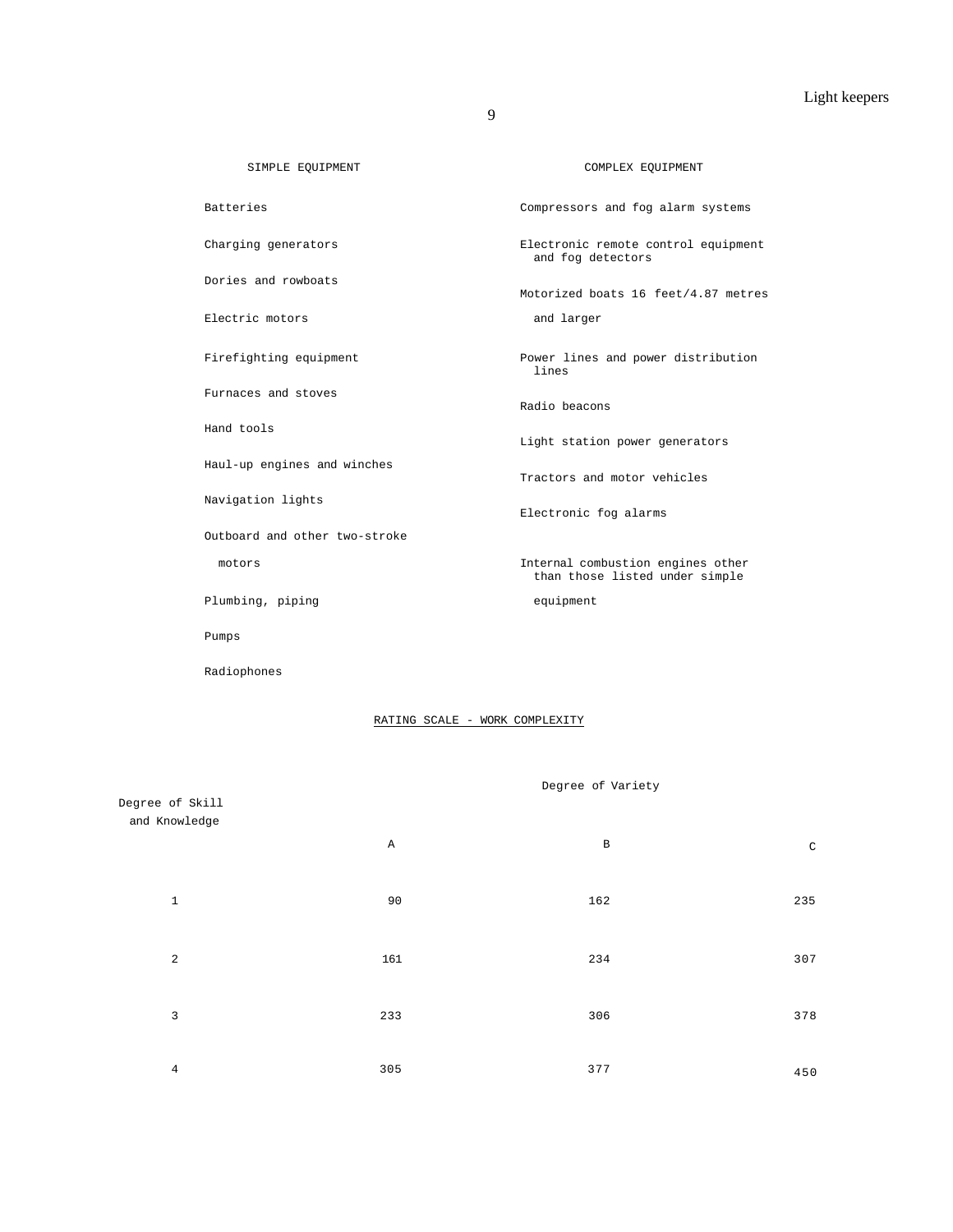# 10

## CHARGE RESPONSI BILITY

This factor is used to measure the responsibility of the Head Light keeper for the overall operation of the light-station, including the supervision of the light-station staff.

# Degrees of Responsibility

- Degree 1 As Head Light keeper for a one-person light-station,
	- maintains equipment and buildings to meet the required standard,
	- maintains the records of operation of the light-station and prepares reports for the district office,
	- estimates and requisitions supplies, materials and fuel on an annual basis,
	- purchases local supplies on approval of the district office,
	- instructs replacement staff for periods of leave in the routine of the light-station, and collects and forwards documents such as insurance books to the district office, and
	- maintains the plant and equipment inventory.
- Degree 2 As Head Light keeper for a two-person non-rotational light-station,
	- performs duties similar to those required at a one-person light-station, and in addi ti on,
	- assigns duties, including watch keeping, maintenance and repair work, to one assistant,
	- instructs the assistant in his/her duties and ensures that work is performed in a satisfactory manner,
	- maintains records of attendance and shift differential, and
	- informs the district office of proposed leave schedules:

OR

As Head Light keeper for a two-person rotational light-station,

- assigns work, including watch keeping, maintenance and repair of the light-station and light-station equipment,
- maintains records of operation, inventory and the consumption of materials and supplies, and prepares reports for the district office, and
- plans the yearly maintenance of the light-station and light-station equipment, estimates the yearly requirements of supplies and materials, and develops an outline of duties and tasks to be performed by the Assistant Head Light keeper during the tour of duty, to ensure that the light-station remains in operation in accordance with the required standard.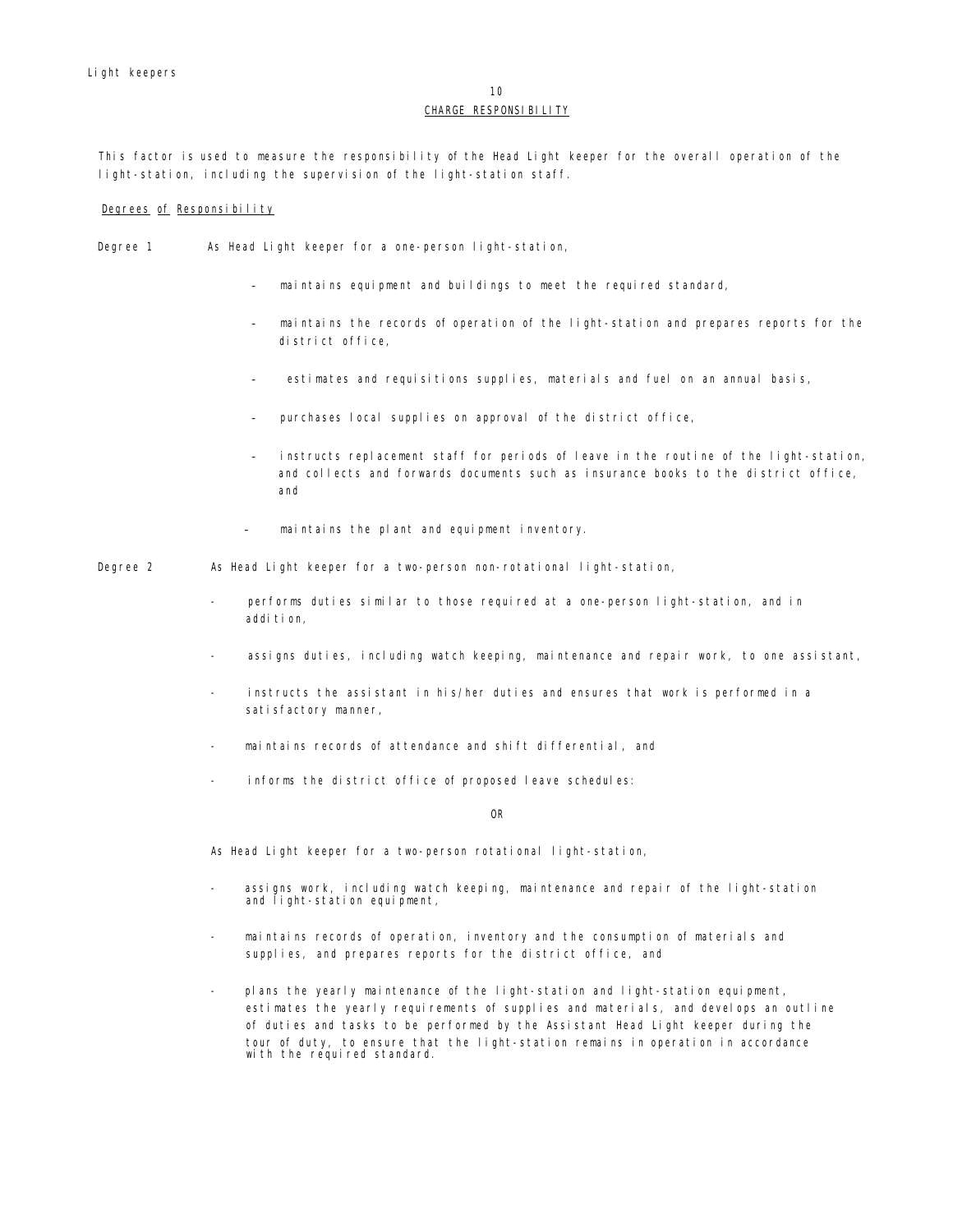11

Degree 3 As Head Light keeper for a three-person or larger non rotational light-station including two or more assistants

OR

As Head Light keeper for a three-person or larger rotational light-station

- performs duties similar to those required under degree 2

RATING SCALE - CHARGE RESPONSIBILITY

|  | Degree of Responsibility | Points |
|--|--------------------------|--------|
|  | $\mathbf{1}$             | 30     |
|  | 2                        | 90     |
|  | 3                        | 150    |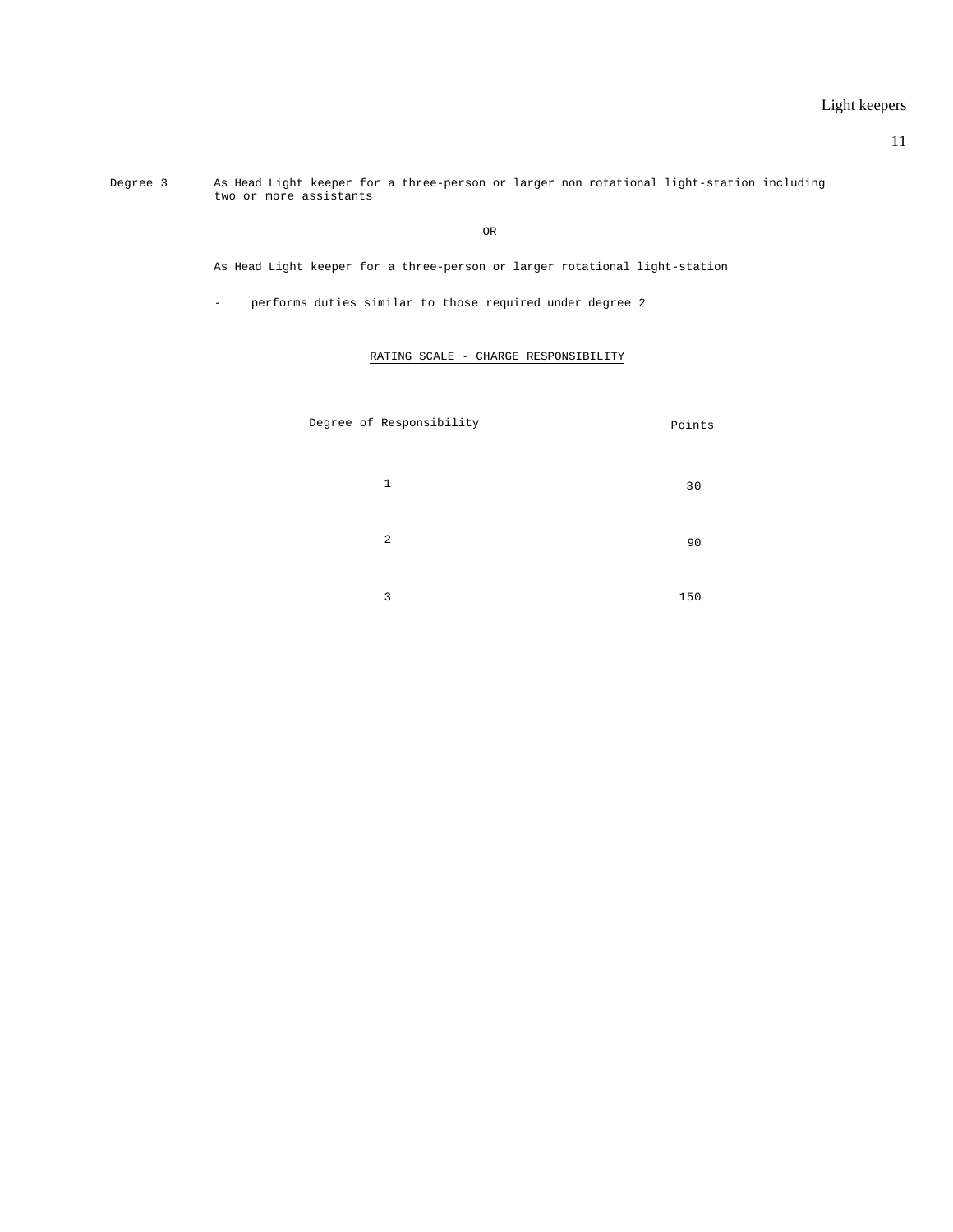#### 12 WORKING CONDITIONS

This factor is used to evaluate the conditions caused by:

(a) the use of various types of equipment installed at light-stations,

(b) the danger and discomfort involved in maintaining light-station structures and equipment, and (c) the

restriction of movement about the light-station imposed by the limits of the land area.

#### ENGINE AND MOTOR OPERATION

This element is used to evaluate the exposure to danger, dirt, noise and heat associated with the operation of engines and motors in terms of the kind and numbers of engines and motors used at the lightstation.

#### Notes to Raters

Conditions resulting from the operation of auxiliary or stand-by equipment will not be considered in applying this element.

No points are allowed for motors that are part of household equipment.

A combination of one light-station power generator and a fog alarm, each operated by an engine of less than 8 h.p. in the same room, will be rated at degree 2.

Two or more engines each of eight (8) or more horse power operated in a room would include generator and fog alarm equipment or two generators in parallel. This does not require that the two engines always be

operated simultaneously but the two engines must be the prime source of power. RATING

# SCALE - ENGINE AND MOTOR OPERATION

|          | Degree Definitions                                                                                  | Points |
|----------|-----------------------------------------------------------------------------------------------------|--------|
| Degree 1 | Belt-driven equipment, electric motors, and/or engines under<br>8 h.p.                              | 6      |
| Degree 2 | One engine of 8 h.p. or greater.                                                                    | 18     |
| Degree 3 | Two or more engines of 8 h.p. or greater, which may be<br>operated simultaneously in the same room. | 30     |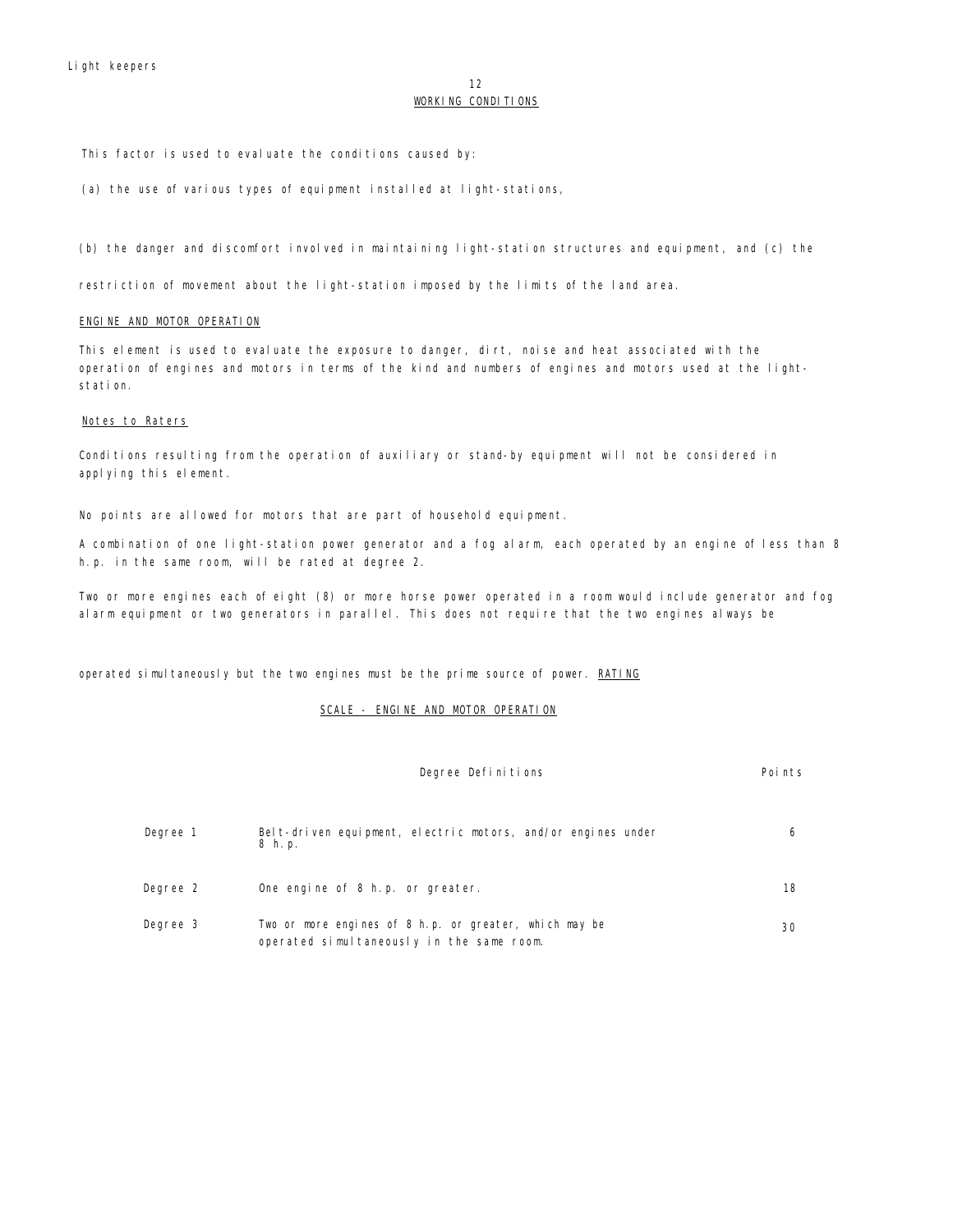#### HOISTS, AERIAL TRAMWAYS AND DERRICKS

This element is used to measure the exposure to danger of falling objects in terms of equipment used at the light-station.

# Twenty (20) points are allowed only where the work requires using one or more hoists, tramways or derricks.

#### SMALL BOAT OPERATION

This element is used to evaluate in terms of distance, exposure to open water and landing facilities the difficulty of operating small boats used for transportation to and from the light-station and in the performance of assigned duties.

#### Definition

"Sheltered harbors or bays" refers to locations where only major storms would prevent travel and where sea conditions would return to normal within a day or two of the passing of a storm.

#### Notes to Raters

Points are to be assigned only to positions in which incumbents use a boat as a primary means of transportation to obtain mail or supplies, or to perform work assignments.

Degree 3 is to be assigned where it is not possible to maintain a skid way economically. Conditions that may preclude such maintenance are continuous heavy seas, shore conditions such as continually shifting sand or boulders, or risk of severe damage by ice.

#### **Travel**

#### Degree Definitions

| Degree A | Small boat runs in sheltered harbors or bays where travel is rarely restricted.                                                     |
|----------|-------------------------------------------------------------------------------------------------------------------------------------|
| Degree B | Small boat runs in sheltered locations where current is severe, or in open water for a<br>distance up to two miles/3.22 kilometres. |

Degree C Small boat runs in open water for a distance of more than two miles/3.22 kilometres.

# Landing (at Station)

# Degree Definitions

Degree 1 Docking at jetty or wharf, either man-made or natural.

| Degree 2 | Landing on beach, skidway or marine railway. |  |  |  |
|----------|----------------------------------------------|--|--|--|
|          |                                              |  |  |  |

Degree 3 Landing on rocky shore sufficiently rugged to prohibit construction or maintenance of a ski dway.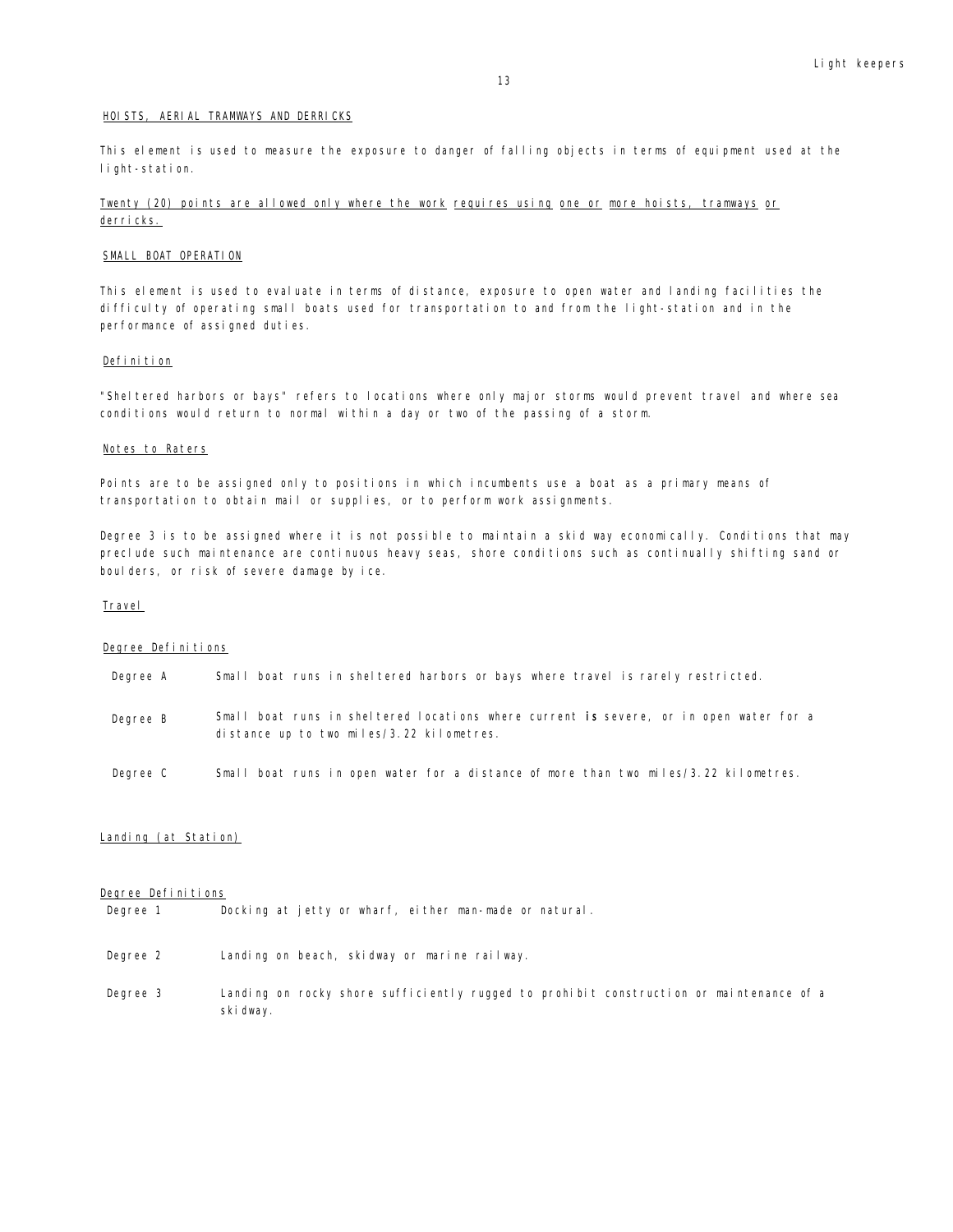# 14<br><u>RATING SCALE - SMALL BOAT OPERATION</u>

| Degree<br>of   |              | Degree of Travel |              |
|----------------|--------------|------------------|--------------|
| Landi ng       | $\mathsf{A}$ |                  | $\mathsf{C}$ |
|                |              | B                |              |
| $\mathbf{1}$   | 8            | 18               | 28           |
| $\overline{2}$ | 14           | 24               | 34           |
|                |              |                  |              |
| 3              | 20           | 30               | 40           |

# FOG ALARM

This element is used to evaluate the discomfort resulting from the noise caused by the fog alarm in terms of the type of fog alarm and the number of hours it is normally in operation.

# Notes to Raters

No points are to be allowed for manually operated alarms, including hand horns. RATING

# SCALE - FOG ALARM

|          | Degree Definitions                                                          | Poi nts |
|----------|-----------------------------------------------------------------------------|---------|
| Degree 1 | Electric, small air horn or gong - 1,200 or less fog hours<br>annual I y.   | 4       |
| Degree 2 | Electric, small air horn or gong - more than 1,200 fog hours<br>annual I y. | 12      |
|          | <b>OR</b>                                                                   |         |
|          | Diaphone or similar loud alarm - 1, 200 or less fog hours<br>annual I y.    |         |
| Degree 3 | Diaphone or similar loud alarm - more than 1,200 fog hours<br>annual I y.   | 20      |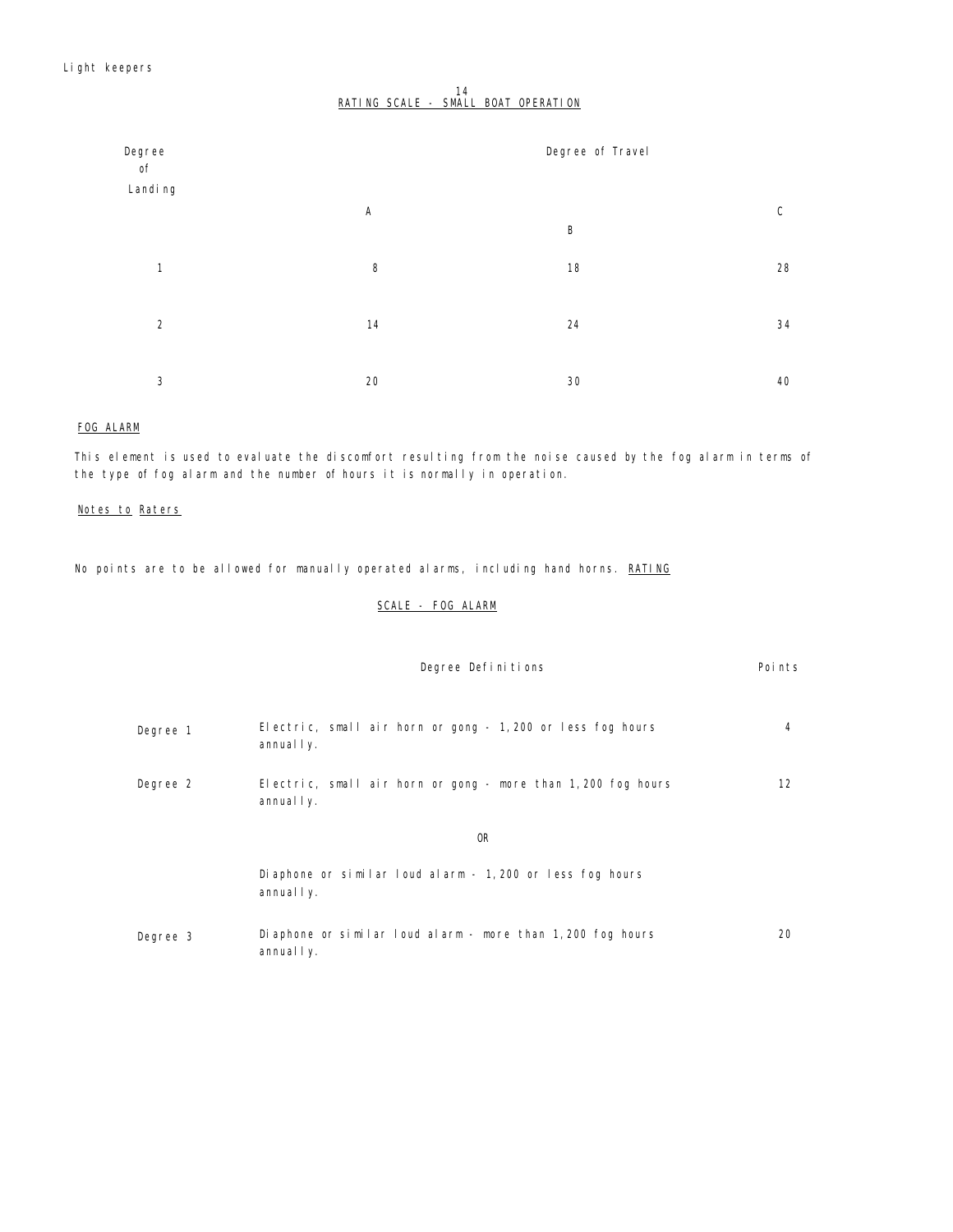#### HEIGHT OF TOWER

This element is used to evaluate the physical effort in climbing towers and the dangers involved in maintaining the light-tower in terms of its height measured from the base to the balcony.

RATING SCALE - HEIGHT OF TOWER

|          | Degree Definitions                          | Points |
|----------|---------------------------------------------|--------|
|          |                                             |        |
| Degree 1 | $0 - 25$ feet/0 - 7.62 metres               | 5      |
|          |                                             |        |
| Degree 2 | Over 25 feet - 50 feet/7.63 - 15.24 metres  | 11     |
|          |                                             |        |
| Degree 3 | Over 50 feet - 75 feet/15.25 - 22.86 metres | 18     |
| Degree 4 | Over 75 feet/over 22.86 metres              | 25     |
|          |                                             |        |

#### WEATHER AND TERRAIN

This element is used to evaluate the risk of falls in terms of the requirement to work on rough terrain in inclement weather.

#### Notes to Raters

To be rated at degree 2, conditions at the light-station must be such that a Lightkeeper is required to be out of doors under adverse conditions, moving from one building to another by way of difficult walkways, catwalks or paths over rough or rocky terrain.

Adjacent rough shorelines or cliffs are not to be considered unless they materially affect normal movement about the light-station in the performance of the duties.

Rough terrain that affects only the delivery of supplies is not to be considered.

RATING SCALE - WEATHER AND TERRAIN

Degree Definitions **Points** 

| Degree 1 | Work requires being outdoors in inclement weather; terrain<br>is normal with little risk of falls.                                |    |
|----------|-----------------------------------------------------------------------------------------------------------------------------------|----|
| Degree 2 | Work requires being outdoors in inclement weather and moving<br>over rough and difficult terrain with risk of slips and<br>falls. | 20 |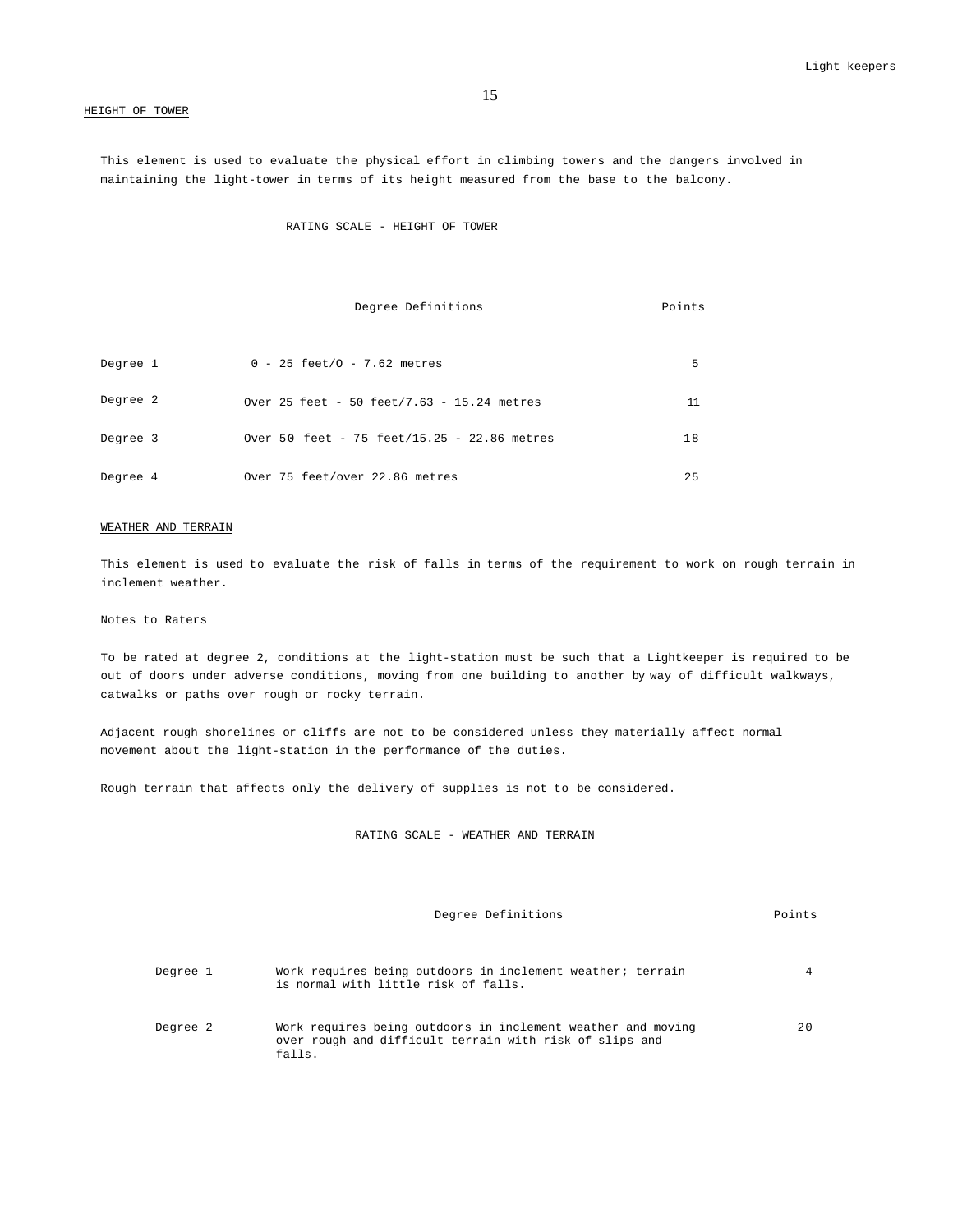# LIMITATION ON OUTDOOR ACTIVITY

This element is used to evaluate the limitation on outdoor activity in terms of the area and nature of the site of the light-station.

#### Definition

"Area" includes not only the light-station property but the accessible surrounding land area as well. Notes to

# **Raters**

No points are allowed where a light-station and surrounding accessible land area impose virtually no limitation on normal outdoor activity.

A light-station is rated Degree 3 if it is a pier type, is partially or completely surrounded by water or is situated on a sand bar or rock ledge of very limited area and the surrounding land area is not accessible under storm conditions.

RATING SCALE - LIMITATIONS ON OUTDOOR ACTIVITY

|          | Degree Definitions                                                                                                                                   | Points |
|----------|------------------------------------------------------------------------------------------------------------------------------------------------------|--------|
| Degree 1 | Light-station site and surroundings have an accessible land<br>area of 10 acres/4.05 hectares or more and are usually<br>detached from the mainland. | 9      |
| Degree 2 | Light-station site and surroundings have an accessible land<br>area less than 10 acres/4.05 hectares.                                                | 27     |
| Degree 3 | Light-station site has little or no land area, e.g., tower<br>in water.                                                                              | 45     |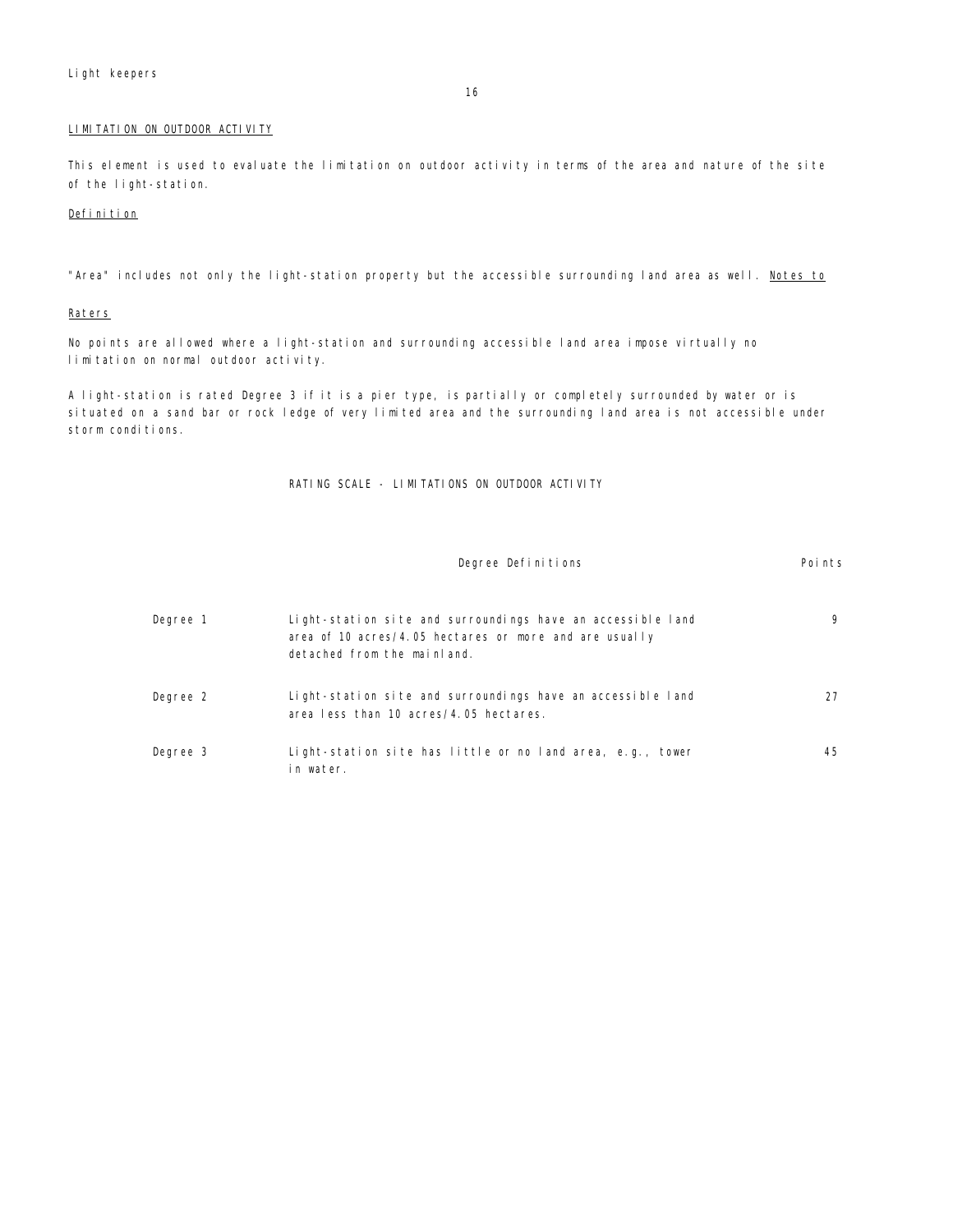## DIFFICULTY OF ACCESS TO COMMUNITY

This factor is used to evaluate the degree to which the location of the light-station restricts access to the community and affects the availability of medical assistance in times of emergency.

## DIFFICULTY OF REGULAR ACCESS

## Definition

"Community" is the location that is the most convenient to the light-station and to which the light-station staff most frequently travel.

#### Notes to Raters

Conditions that restrict travel must occur during periods that the light-station is manned by the lightkeeping staff.

No points are allowed where a light-station is in or adjacent to the community and where regular access is virtually unrestricted.

The restriction on boat travel described in degree 4 would usually be the result of the presence of ice.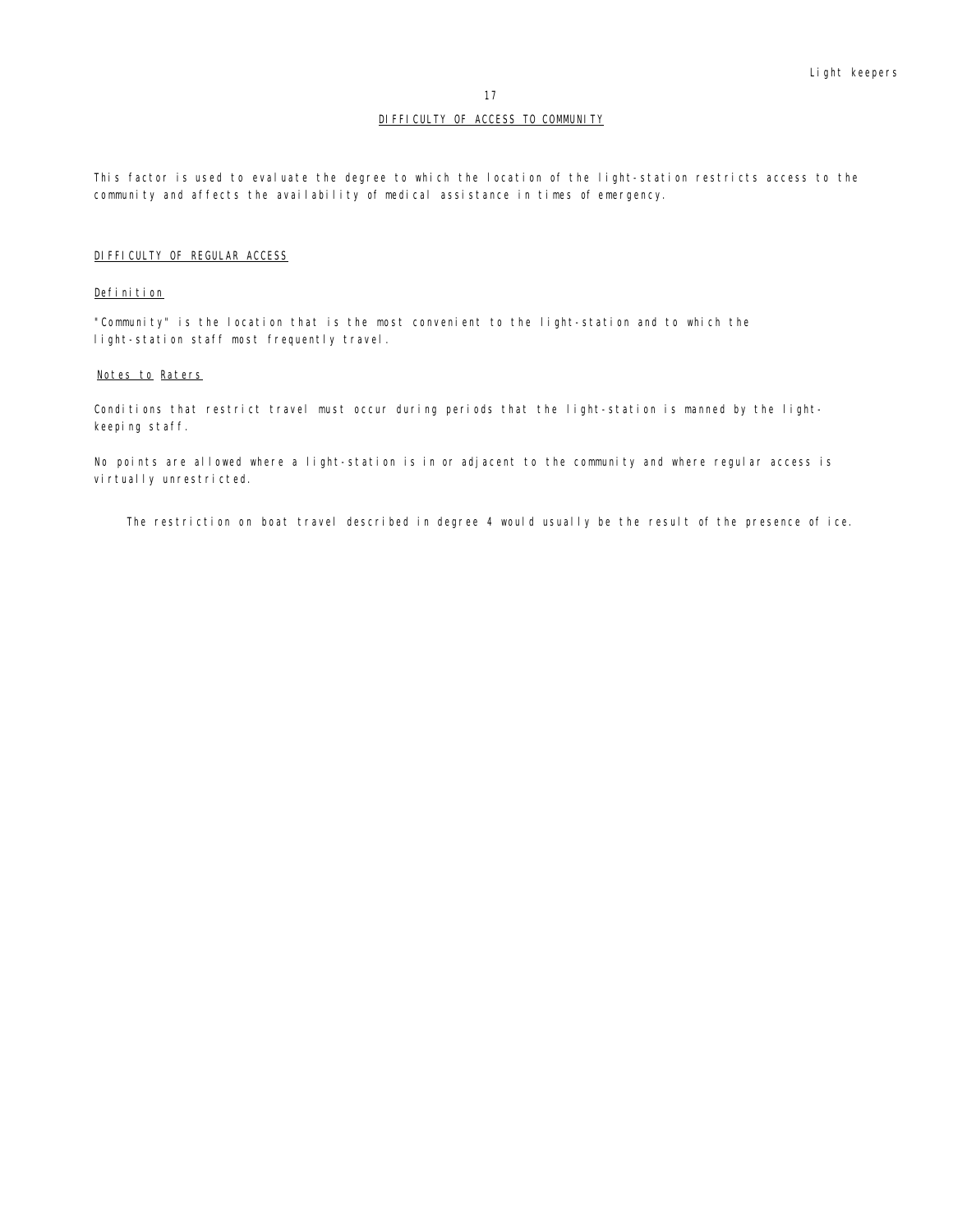18

# RATING SCALE - DIFFICULTY OF REGULAR ACCESS

|          | Degree Definitions                                                                                                                                                                                                                             | Points |
|----------|------------------------------------------------------------------------------------------------------------------------------------------------------------------------------------------------------------------------------------------------|--------|
| Degree 1 | Community can be reached by motor vehicles at any time the<br>light-station is in operation as an aid to navigation except<br>for occasional short periods of up to three days when roads<br>are impassable by vehicle.                        | 1.5    |
| Degree 2 | Community can be reached twice a week or more often<br>throughout the period of light-station operation only by<br>using the light-station boat for part or all of the journey;                                                                | 42     |
|          | 0R                                                                                                                                                                                                                                             |        |
|          | Community can be reached by motor vehicles at any time the<br>light-station is in operation as an aid to navigation except<br>for continuous periods of more than three days but less<br>than one month, when roads are impassable by vehicle. |        |
| Degree 3 | Community can be reached once a month or more often<br>throughout the period of light-station operation only by<br>using the light-station boat for part or all of the journey;                                                                | 69     |
|          | OR.                                                                                                                                                                                                                                            |        |
|          | Community can be reached by motor vehicles, but roads are<br>impassable by vehicle for continuous periods of one month or<br>more.                                                                                                             |        |
| Degree 4 | Community can only be reached by using the light-station<br>boat for part or all of the journey in waters where passage<br>is normally not possible for a continuous period of<br>one month or more.                                           | 96     |
| Degree 5 | Community cannot be reached by road or by means of a small<br>boat or launch of the type normally supplied to<br>light-stations.                                                                                                               | 150    |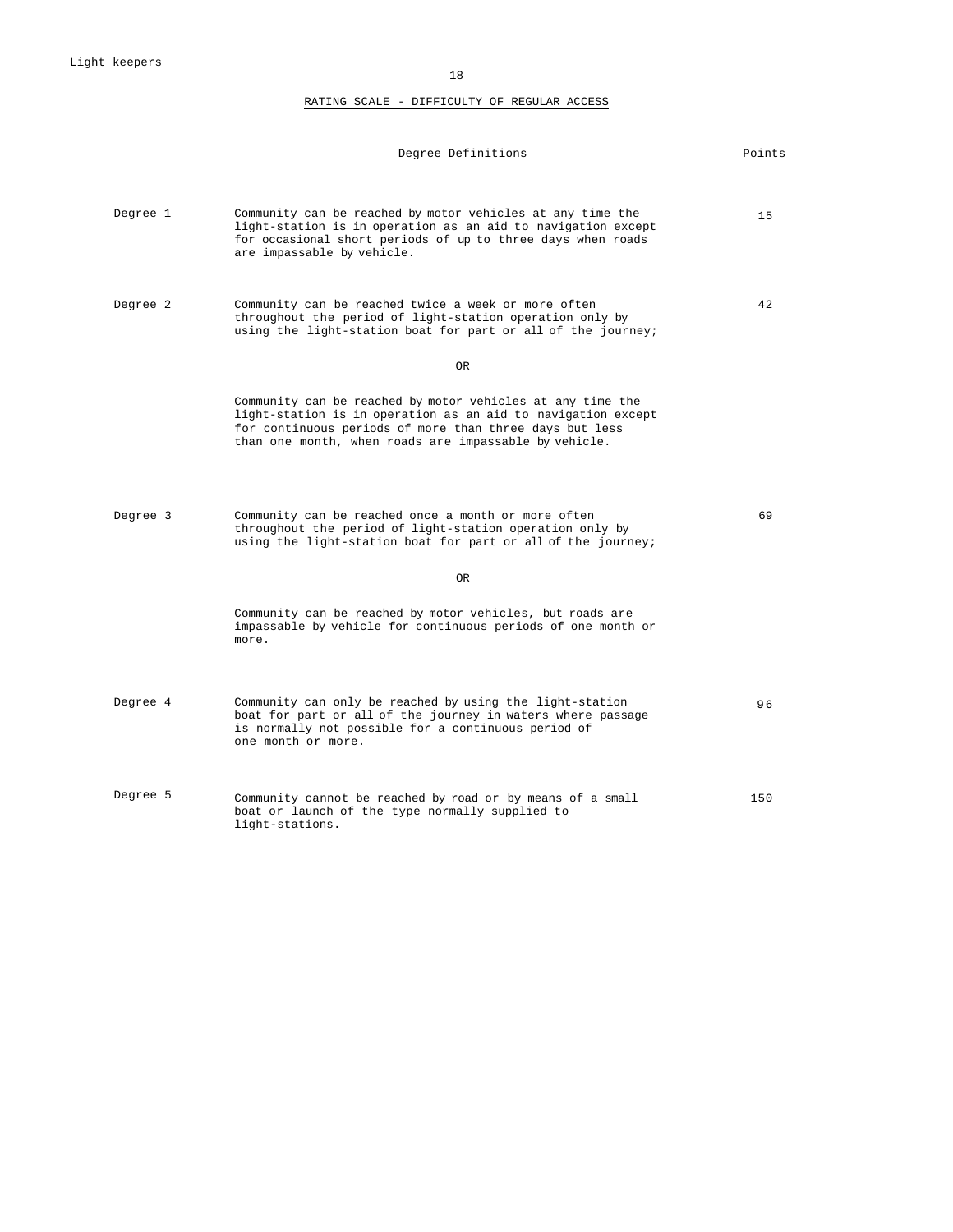#### EMERGENCY TRAVEL TIME

This element is used to evaluate the minimum time required to transport an employee to a nursing station, doctor or hospital when emergency medical assistance is required.

#### Notes to Raters

The definitions of the five degrees of this element are to be applied to the minimum number of hours that would elapse, under normal conditions, between the time transportation is summoned and the arrival of the person requiring medical assistance at the place where it is available. The number of hours is to be calculated for the fastest form of transportation normally available, traveling during daylight hours and under conditions that permit the use of a ship or aircraft where these are the fastest form of transportation normally available.

#### RATING SCALE - EMERGENCY TRAVEL TIME

Degree Definitions **Points** 

# Degree 1 1 hour or less. 5 Degree 2 More than 1 hour but less than 3. 16 Degree 3 3 hours or more but less than 6. 27 Degree 4 6 hours or more but less than 12. 38 Degree 5 12 hours or more. 50